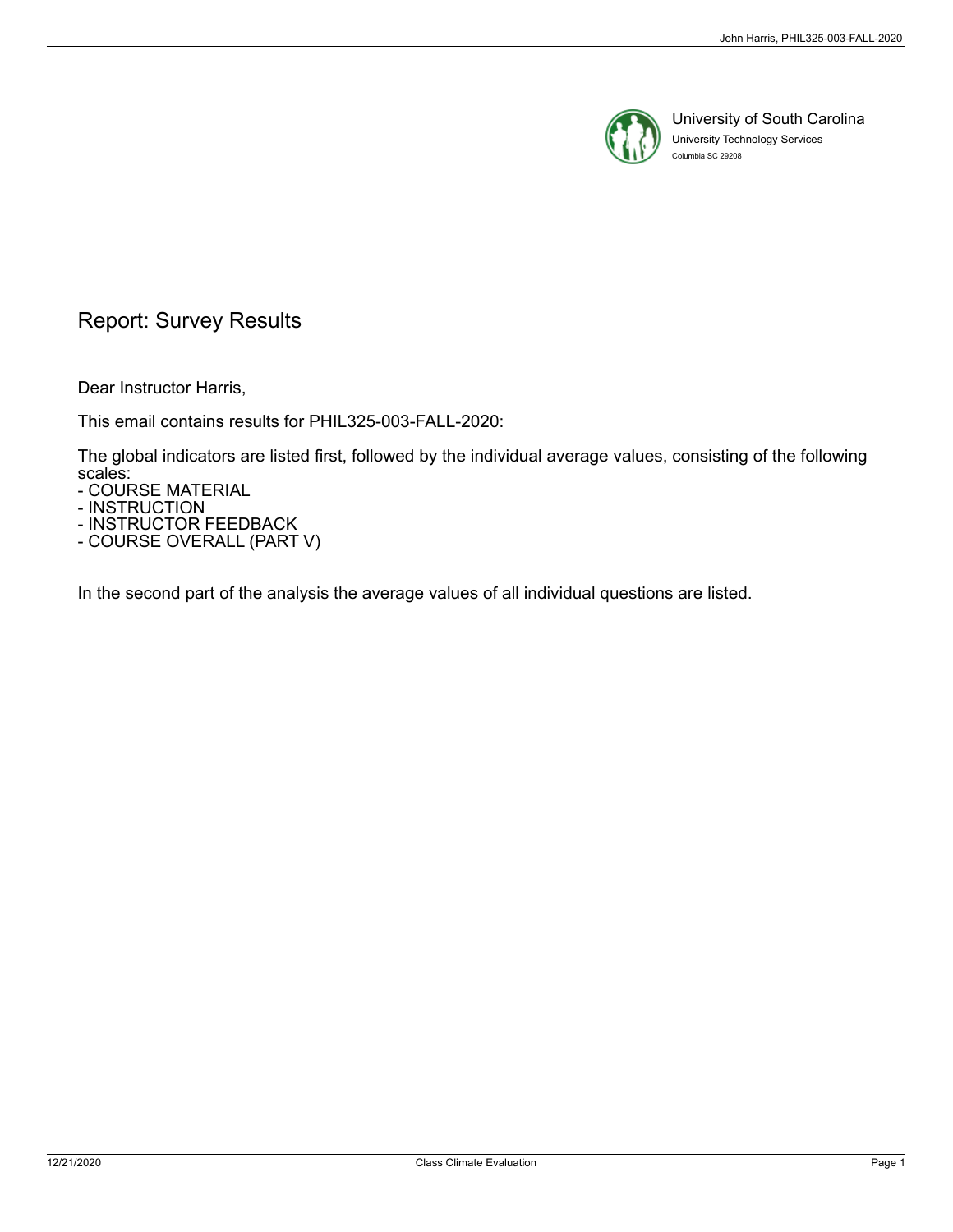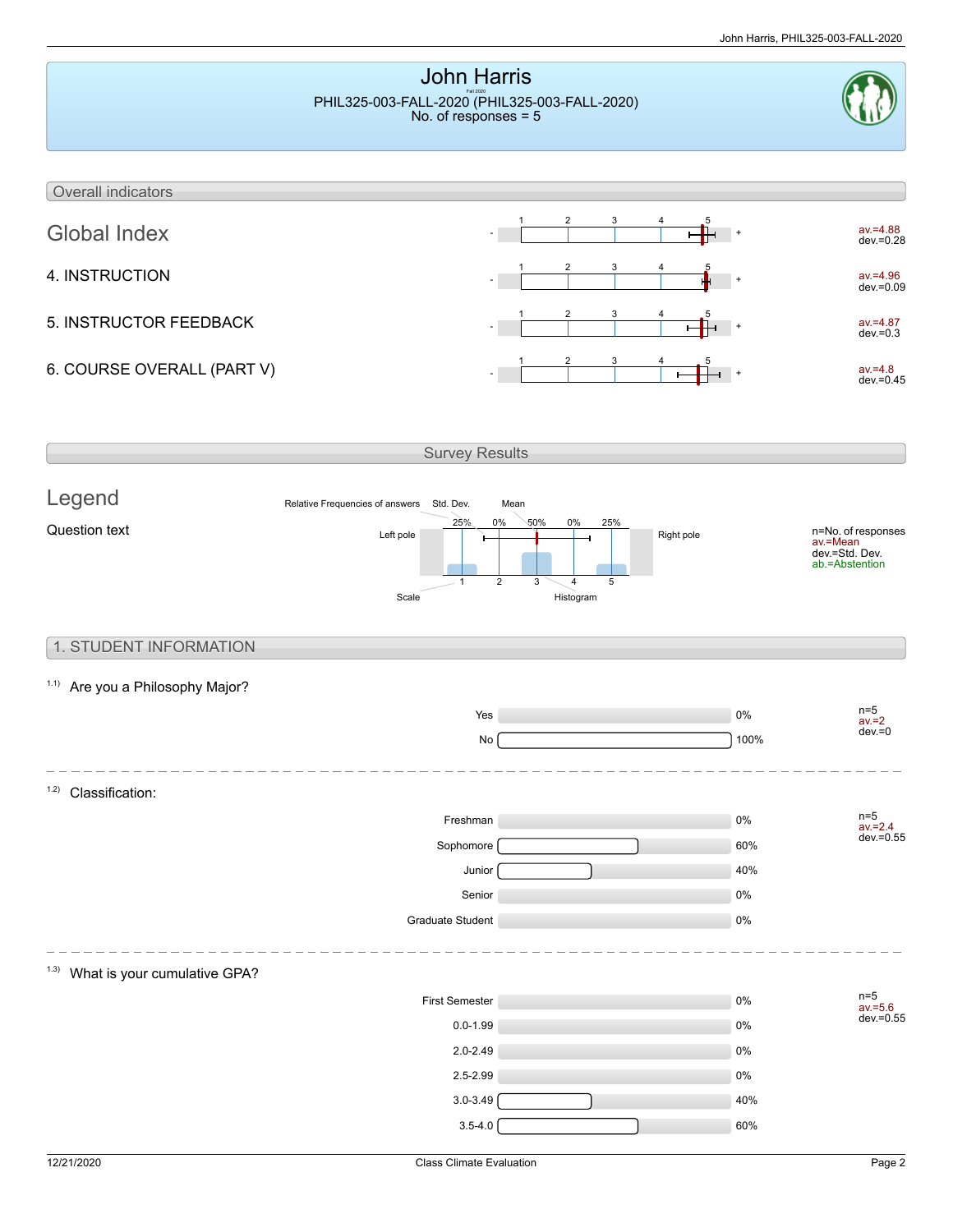$1.4$ ) What is your anticipated grade in this course?



## 2. COURSE FUNDAMENTALS

| 2.1)  | The instructor clearly stated the instructional<br>objectives of the course.                                                                                                                                                                                                                   | Strongly<br>Disagree | 0%<br>$\mathbf{1}$      | 0%<br>$\overline{2}$    | 0%<br>3 | 0%<br>4               | 100%<br>5 | Strongly<br>Agree   | $n=5$<br>$av = 5$<br>$dev = 0$      |
|-------|------------------------------------------------------------------------------------------------------------------------------------------------------------------------------------------------------------------------------------------------------------------------------------------------|----------------------|-------------------------|-------------------------|---------|-----------------------|-----------|---------------------|-------------------------------------|
| 2.2)  | The instructor clearly stated the method by which<br>your final grade would be determined.                                                                                                                                                                                                     | Strongly<br>Disagree | 0%                      | 0%                      | $0\%$   | 0%                    | 100%      | Strongly<br>Agree   | $n=5$<br>$av = 5$<br>$dev = 0$      |
| 2.3)  | The instructor clearly explained any special<br>requirements of attendance which differ from the                                                                                                                                                                                               | Strongly<br>Disagree | $\mathbf{1}$<br>0%      | $\overline{2}$<br>0%    | 3<br>0% | 0%                    | 5<br>100% | Strongly<br>Agree   | $n=5$<br>$av = 5$<br>$dev = 0$      |
| 2.4)  | attendance policy of the University.<br>The instructor clearly graded and returned the                                                                                                                                                                                                         | Strongly             | 1<br>$0\%$              | $\overline{2}$<br>$0\%$ | 3<br>0% | 20%                   | 5<br>80%  | Strongly            | $n=5$                               |
|       | student's written work (e.g., examinations and<br>papers) in a timely manner.                                                                                                                                                                                                                  | Disagree             | $\mathbf{1}$<br>$0\%$   | $\overline{2}$<br>0%    | 3<br>0% | 0%                    | 5<br>100% | Agree               | $av = 4.8$<br>$dev = 0.45$          |
| (2.5) | The instructor met the class regularly and at the<br>scheduled times.                                                                                                                                                                                                                          | Strongly<br>Disagree | $\mathbf{1}$            | $\overline{2}$          | 3       | 4                     | 5         | Strongly<br>Agree   | $n=5$<br>$av = 5$<br>$dev = 0$      |
| (2.6) | The instructor scheduled a reasonable number of<br>office hours per week.                                                                                                                                                                                                                      | Strongly<br>Disagree | 0%<br>1                 | 0%<br>$\overline{2}$    | 0%<br>3 | 0%<br>$\overline{4}$  | 100%      | Strongly<br>Agree   | $n=5$<br>$av = 5$<br>$dev = 0$      |
| 2.7)  | The instructor was available outside the classroom.<br>(In selecting your rating, consider the instructor's<br>availability via established office hours,<br>appointments, and other opportunities for face-to-<br>face interaction as well as via telephone, e-mail, fax<br>and other means). | Strongly<br>Disagree | $0\%$                   | 0%<br>$\overline{2}$    |         | 0%<br>3               | 100%      | Strongly<br>Agree   | $n=4$<br>$av = 4$<br>$dev = 0$      |
| 2.8)  | If web sites, Blackboard, or other Internet resources<br>were a part of this course, to what extent did they<br>enhance or detract from your learning experience in<br>the course.                                                                                                             | Greatly<br>Detracted | $0\%$<br>$\overline{1}$ | 0%<br>$\overline{2}$    | 0%<br>3 | 20%<br>$\overline{4}$ | 80%<br>5  | Greatly<br>Enhanced | $n=5$<br>$av = 4.8$<br>$dev = 0.45$ |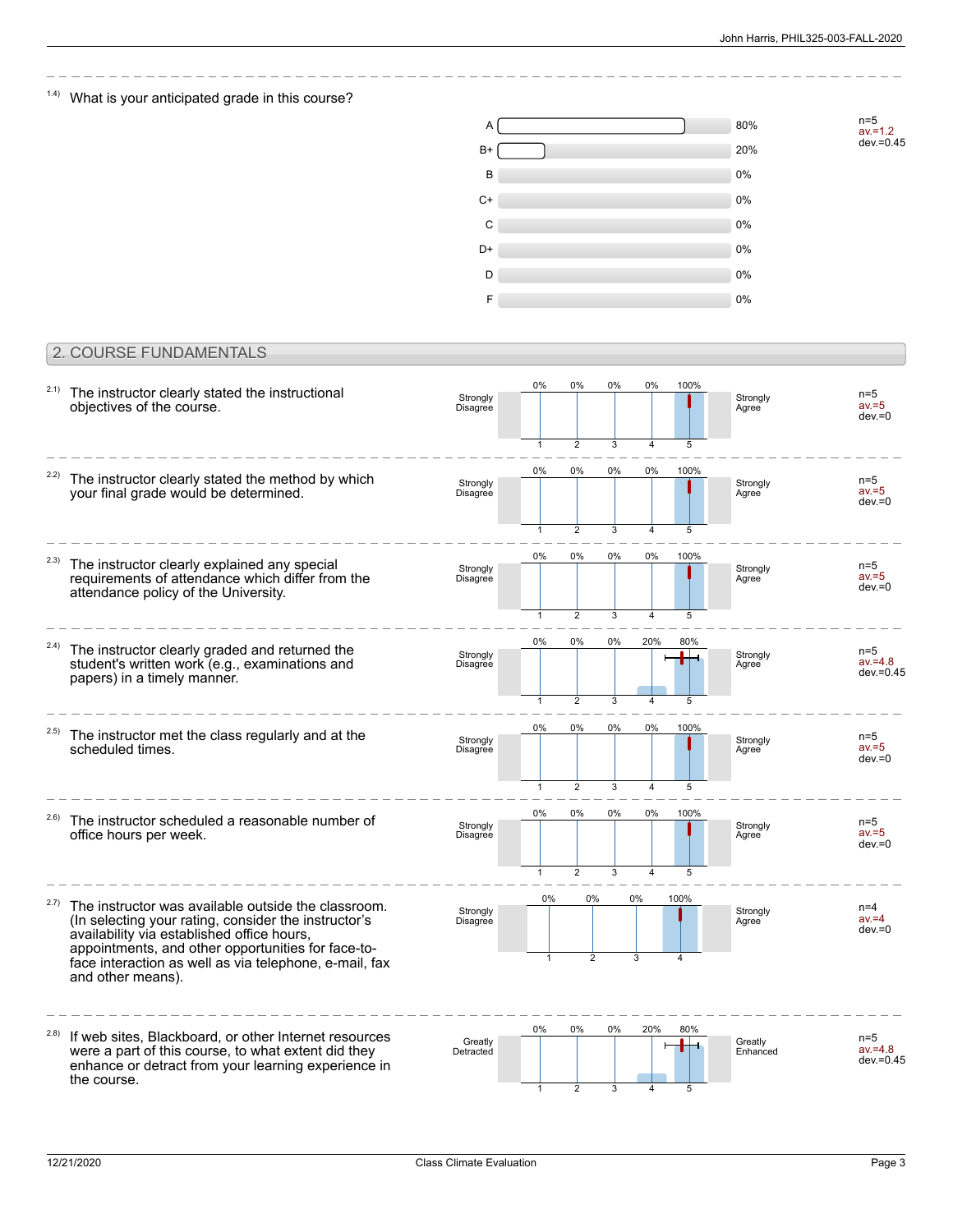#### 3. COURSE MATERIAL 0% 0% 20% 0% 80% 3.1) How helpful were the readings in contributing to the n=5 Not at all Very helpful  $av = 4.6$ course objectives? helpful dev.=0.89 5 3 4 1 2 20% 20% 60% 0% 0% 3.2) Related to my other courses, the material covered n=5 Very Very Hard av.=2.4 was: Easy  $dev = 0.89$ 3  $\overline{A}$ 5 1 2 40% 0% 60% 0% 0%  $3.3)$  Related to my other courses, the workload was: n=5 Very Easy Very Hard av.=2.2  $dev = 1.1$ 3 1 2 4 5 4. INSTRUCTION 0% 0% 0% 0% 100%  $4.1)$  The instructor was well prepared for class. n=5 Strongly Disagree Strongly Agree  $av = 5$  $dev = 0$ 3 5 1 2 4 0% 0% 0% 20% 80%  $4.2$ ) The instructor presented the material clearly. n=5 av.=4.8 Strongly  $\blacksquare$ Strongly Agree Disagree dev.=0.45  $\overline{2}$ 3 4 5 1 0% 0% 0% 0% 100% 4.3) The instructor used class time productively and  $n=5$ Strongly Disagree Strongly Agree effectively.  $av = 5$ dev.=0 3 5  $\overline{\phantom{a}}$ 4 1 0% 0% 0% 0% 100% 4.4) The instructor was enthusiastic and engaging. n=5 Strongly Strongly av.=5 Disagree Agree  $A = V - H$ 3 5 1  $\mathfrak{D}$ 4 0% 0% 0% 0% 100% 4.5) The instructor was receptive and responsive to n=4 Strongly **Strongly** student questions and comments. av.=5 Disagree Agree dev.=0 1 2 3 4 5 5. INSTRUCTOR FEEDBACK 0% 0% 0% 0% 100%  $5.1)$  The instructor's comments on work were helpful. n=5 av.=5 Strongly Disagree Strongly Agree dev.=0  $\overline{2}$ 3 4 5 1 0% 0% 20% 0% 80%  $5.2)$  The instructor's evaluation of work was fair.  $n=5$ **Strongly** Strongly Disagree н  $av = 4.6$ Agree dev.=0.89 3 5 1 2 4

0%

0%

0%

0%

100%

5

4

3

2

1

 $5.3)$  The instructor treated students with respect. Strongly Disagree

n=5 av.=5  $dev = 0$ 

**Strongly Agree**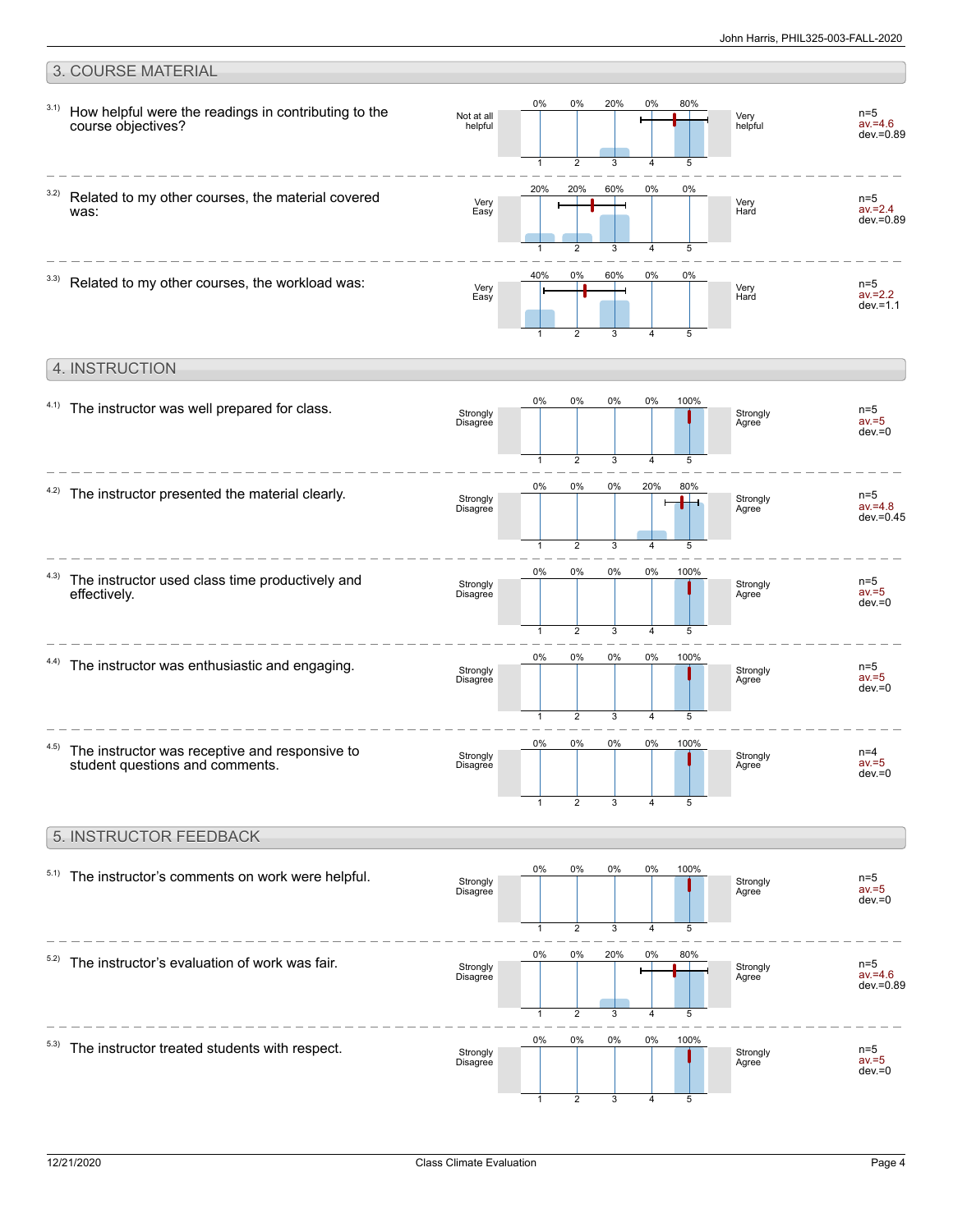#### 6. COURSE OVERALL (PART V) 0% 0% 0% 20% 80% 6.1) How would you rate this course compared to other Very Poor **Excellent** Excellent av.=4.8 dev.=0.45 courses? 1 2 3 5 4  $\frac{1}{2}$  $- - - -$ 0% 0% 0% 20% 80% 6.2) How would you rate this instructor compared to other Very Poor **Excellent** Research New York Poor av.=4.8 dev.=0.45 instructors?  $\mathfrak{p}$ 3 51 4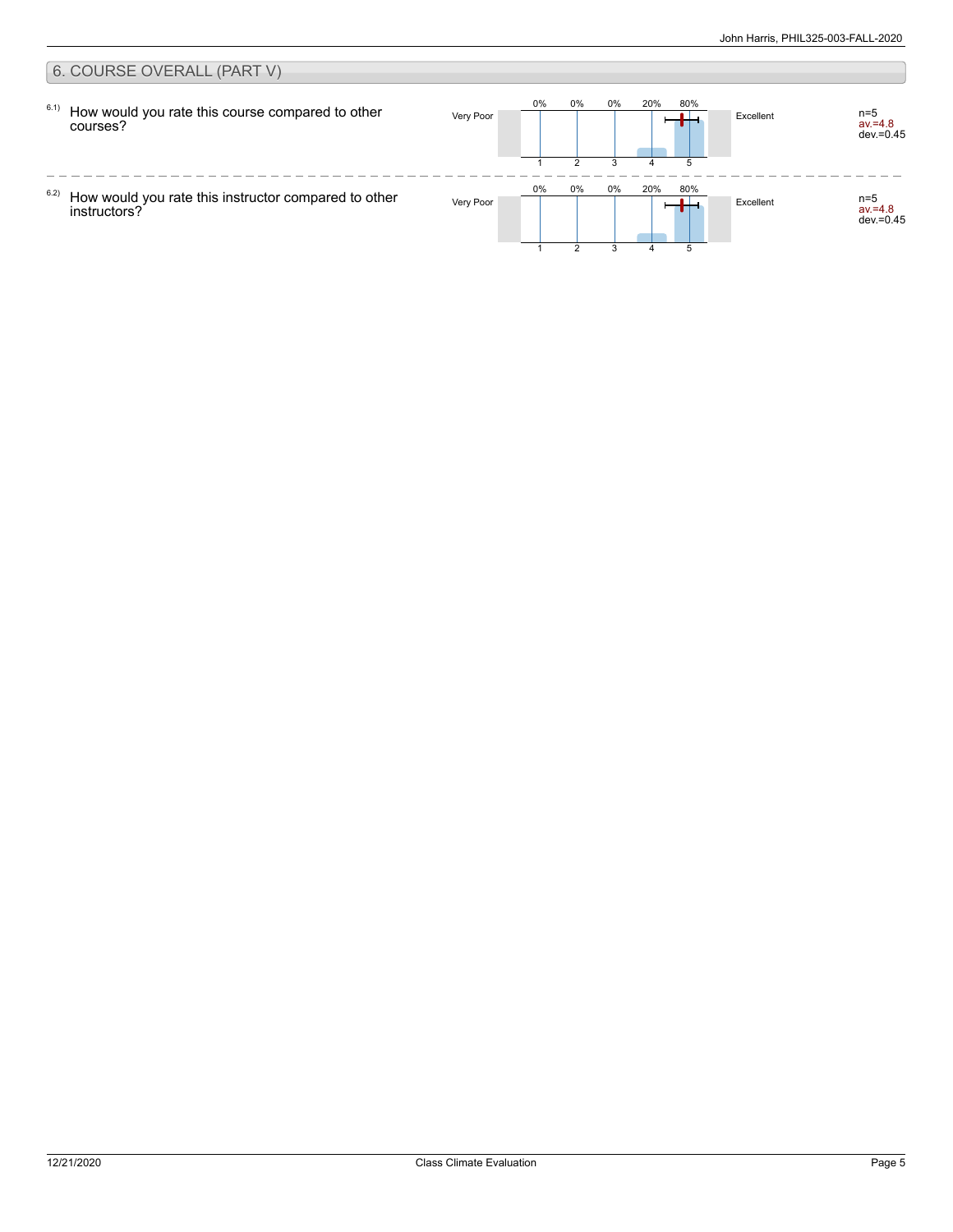n=5 av.=5.00 md=5.00 dev.=0.00

n=5 av.=5.00 md=5.00 dev.=0.00

n=5 av.=5.00 md=5.00 dev.=0.00

n=5 av.=4.80 md=5.00 dev.=0.45

n=5 av.=5.00 md=5.00 dev.=0.00

n=5 av.=5.00 md=5.00 dev.=0.00

n=4 av.=4.00 md=4.00 dev.=0.00

 $n=5$  av $=4.80$  md=5.00 dev $=0.45$ 

# Profile

Subunit: Philosophy

Name of the course: (Name of the survey)

Name of the instructor: John Harris PHIL325-003-FALL-2020

**Strongly** 

**Strongly Disagree** 

**Strongly Disagree** 

**Strongly Disagree** 

**Strongly Disagree** 

**Strongly Disagree** 

**Strongly Disagree** 

**Greatly** Detracted

Values used in the profile line: Mean

### 2. COURSE FUNDAMENTALS

- 2.1) The instructor clearly stated the instructional objectives of the course. Disagree <sup>2.2)</sup> The instructor clearly stated the method by which your final grade would be determined.
- <sup>2.3)</sup> The instructor clearly explained any special requirements of attendance which differ from the attendance policy of the University.
- <sup>2.4)</sup> The instructor clearly graded and returned the student's written work (e.g., examinations and papers) in a timely manner.
- 2.5) The instructor met the class regularly and at the scheduled times.
- 2.6) The instructor scheduled a reasonable number of office hours per week.
- 2.7) The instructor was available outside the classroom. (In selecting your rating, consider the instructor's availability via established office
- 2.8) If web sites, Blackboard, or other Internet resources were a part of this course, to what extent did they enhance or detract from your

### 3. COURSE MATERIAL

| 3.1) | How helpful were the readings in contributing<br>to the course objectives? | Not at all<br>helpful |  |  | Very<br>helpful | $n=5$ | $av = 4.60$ | $md = 5.00$ | dev.=0.89    |
|------|----------------------------------------------------------------------------|-----------------------|--|--|-----------------|-------|-------------|-------------|--------------|
| 3.2) | Related to my other courses, the material<br>covered was:                  | Very<br>Easy          |  |  | Very<br>Hard    | $n=5$ | $av = 2.40$ | $md = 3.00$ | dev.=0.89    |
| 3.3) | Related to my other courses, the workload<br>was:                          | Very<br>Easy          |  |  | Very<br>Hard    | $n=5$ | $av = 2.20$ | $md = 3.00$ | $dev = 1.10$ |

### 4. INSTRUCTION

- 4.1) The instructor was well prepared for class. Strongly 4.2) The instructor presented the material clearly. Strongly
	- 4.3) The instructor used class time productively and effectively.
	- 4.4) The instructor was enthusiastic and engaging. Strongly
	- 4.5) The instructor was receptive and responsive to student questions and comments.



Strongly<br>Agree

Strongly<br>Agree

Strongly<br>Agree

Strongly<br>Agree

Strongly<br>Agree

Strongly<br>Agree

Strongly<br>Agree

Greatly<br>Enhanced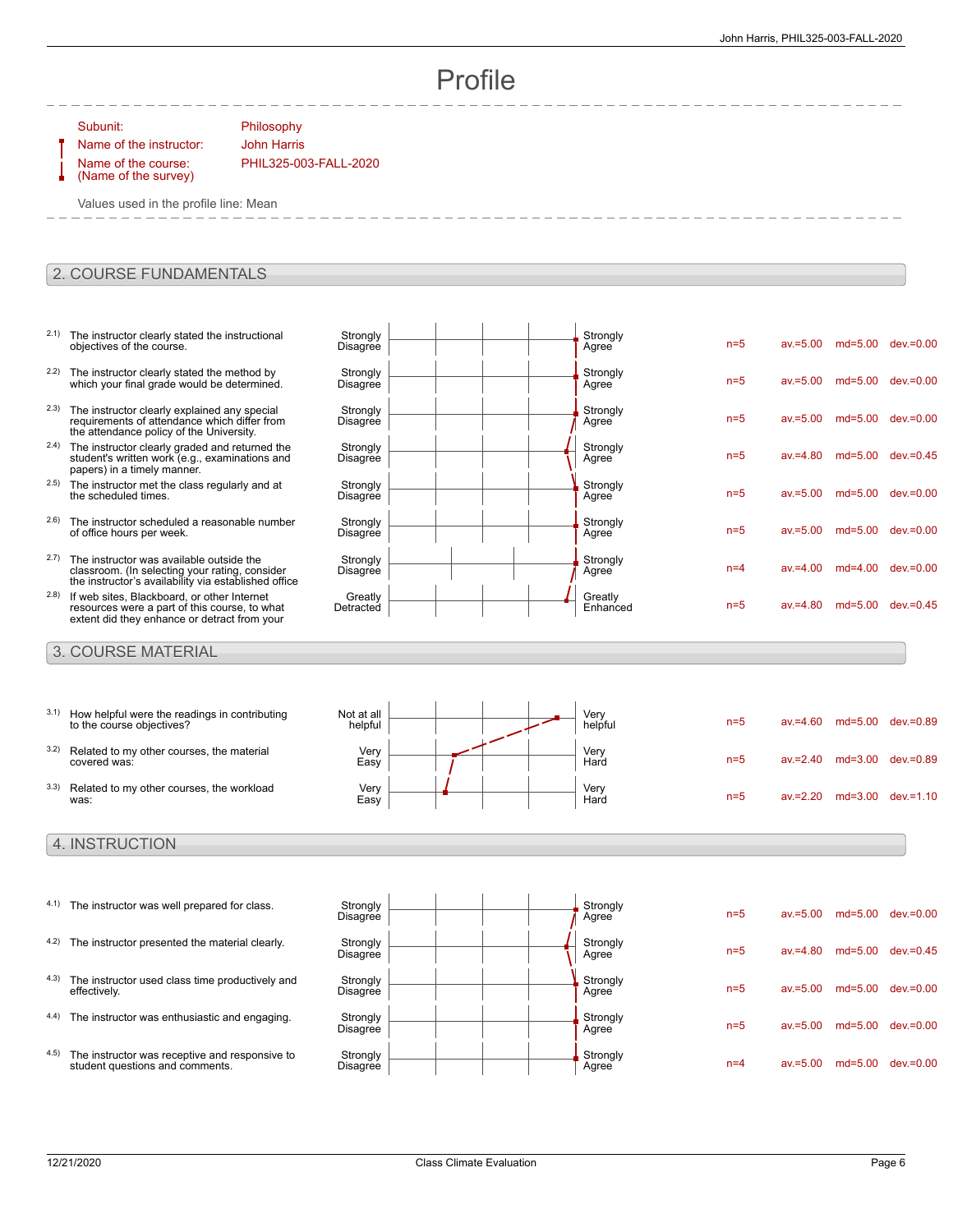## 5. INSTRUCTOR FEEDBACK

| 5.1) | The instructor's comments on work were<br>helpful.           | Strongly<br><b>Disagree</b> |  | Strongly<br>Agree        | $n=5$ | $av = 5.00$ | $md = 5.00$ | $dev = 0.00$ |
|------|--------------------------------------------------------------|-----------------------------|--|--------------------------|-------|-------------|-------------|--------------|
| 5.2) | The instructor's evaluation of work was fair.                | Strongly<br><b>Disagree</b> |  | Strongly<br>Agree        | $n=5$ | $av = 4.60$ | $md=5.00$   | $dev = 0.89$ |
| 5.3) | The instructor treated students with respect.                | Strongly<br>Disagree        |  | <b>Strongly</b><br>Agree | $n=5$ | $av = 5.00$ | $md = 5.00$ | $dev = 0.00$ |
|      |                                                              |                             |  |                          |       |             |             |              |
|      | 6. COURSE OVERALL (PART V)                                   |                             |  |                          |       |             |             |              |
| 6.1) | How would you rate this course compared to<br>other courses? | Very Poor                   |  | Excellent                | $n=5$ | $av = 4.80$ | $md=5.00$   | $dev = 0.45$ |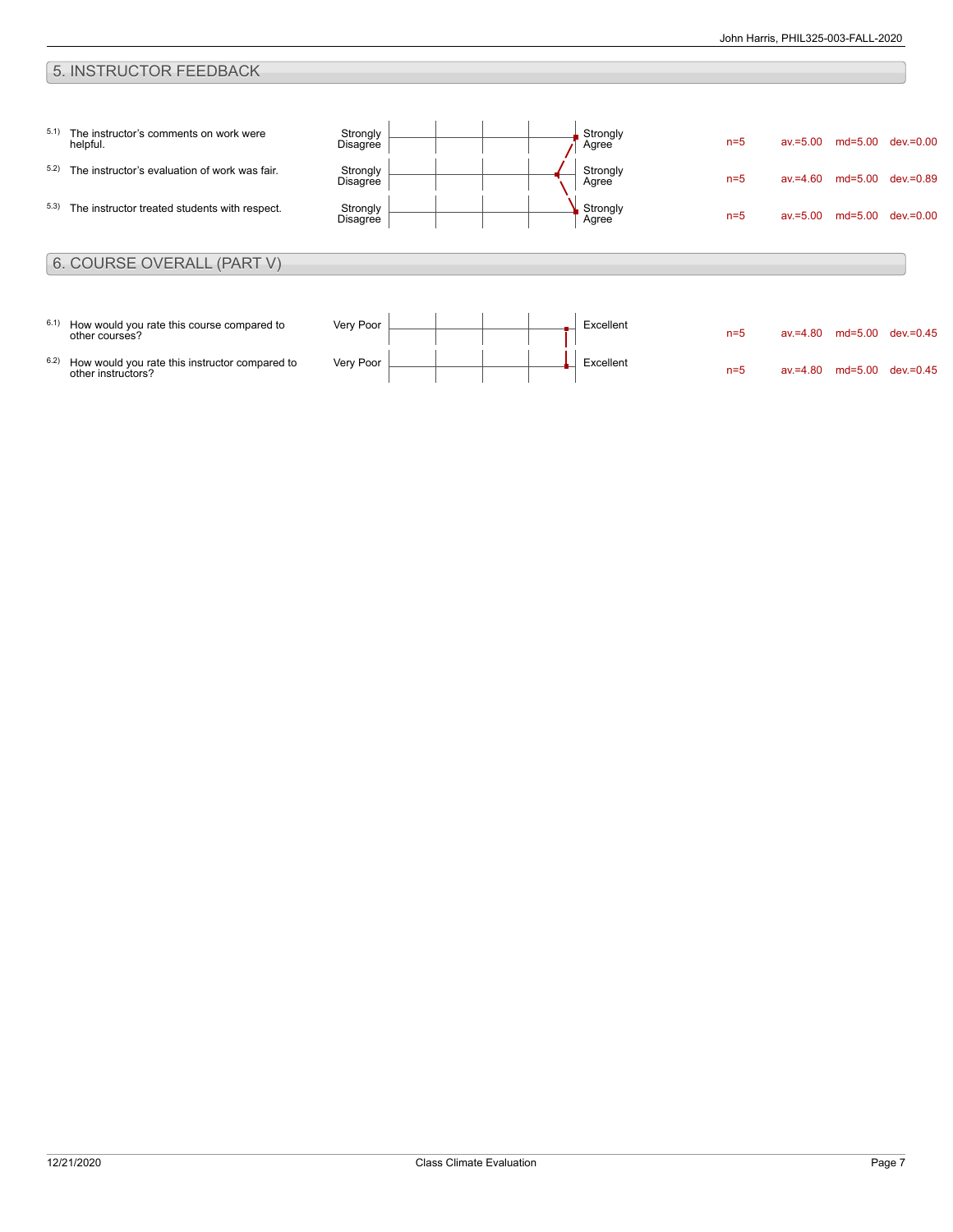# Profile Line for Indicators